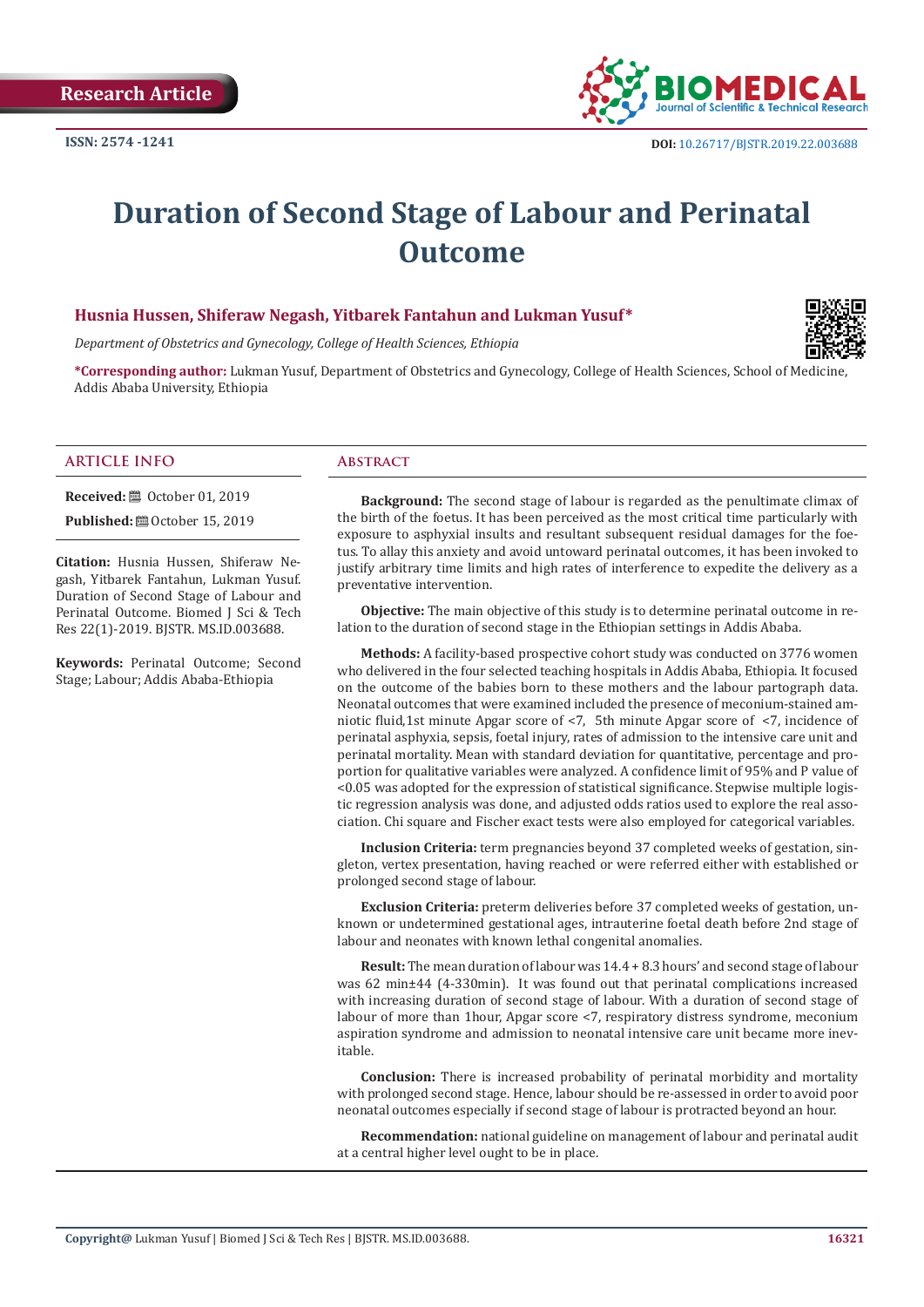# **Introduction**

The second stage of labour (SSOL) is defined as duration from fully dilated cervix until delivery of the baby [1-7]. A prolonged second stage is depicted, in nulliparous patients, as a lack of continuing progress for 3 hours with regional anaesthesia or 2 hours without regional anaesthesia whereas for multiparous patients a lack of furtherance for 2 hours with or 1 hour without regional anaesthesia [5,6,8]. Every year an estimated 4 million babies die in the first 4 weeks of life and a similar number are stillborn. Three-quarters of neonatal deaths happen in the first week with the highest risk of death being on the first day of life. Almost all (99%) neonatal deaths arise in low and middle-income countries, the highest rates are generally registered in sub-Saharan Africa. The countries in these regions, with some exceptions, have made little progress in reducing such deaths in the past 10–15 years. Globally, the main direct causes of neonatal death are estimated to be preterm birth (28%), severe infections (26%), and asphyxia (23%). Maternal complications in labour carry a high risk of neonatal death, and poverty is strongly associated with an increased risk [9].

The World Health Organization recommends that decisions about curtailing the SSOL should be based on surveillance of the maternal and foetal conditions, and on the progress of labour. WHO also suggests that if there are signs of foetal distress or if the presenting part fails to descend there is a good reason to terminate the labour. However, if the mother's condition is satisfactory, the foetus is in good condition, and there is evidence of progress in the descent of the foetal head, there are no grounds for intervention. In case of a second stage of >2 hours in nulliparous women and >1 hour in multipara; the chance of spontaneous delivery within a reasonable time decreases, and termination should be contemplated [8]. Before the introduction of continuous electronic foetal heart rate monitoring, the usual practice in managing the SSOL was to avoid a prolonged second stage and to expedite delivery by operative means in order to reduce the risk of foetal asphyxia [4]. This approach sometimes led to augmentation with oxytocin, difficult instrumental operative vaginal deliveries or too difficult Caesarean sections which could contribute to neonatal and maternal morbidity [3].

In Swedish study, overall rates of umbilical artery acidosis, birth asphyxia-related complications and admission to Neonatal Intensive Care Unit were 1.08, 0.63 and 6.42%, respectively. Rate of birth asphyxia- related complications gradually increased with duration of second stage: from 0.42% at <1 h to 1.29% at  $\ge$ 4 h (adjusted RR 2.46 (95% CI 1.66 to 3.66)). For admission to NICU, corresponding rates were 4.97 and 9.45%, and adjusted RR (95% CI) was 1.80 (95% CI 1.58 to 2.04). Compared with duration of pushing  $\langle 15 \text{ min}, a \text{ duration of pushing } \rangle$  60 min increased rates of acidosis from 0.57 to 1.69% (adjusted RR 2.55 (95% CI 1.51 to 4.30) from this it was concluded that prolonged

durations of SSOL and pushing are associated with increased RRs of adverse neonatal outcomes [10]. However, no associations between prolonged second stage and adverse neonatal outcomes were reported by Molly et al. [11] and the duration of the second stage was not significantly associated with the risk of a low Apgar score or admission to NICU after adjustment for other factors as corroborated by Saunders et al. [12]. The balancing of optimal neonatal outcome while minimizing maternal morbidity and unnecessary interventions becomes an intricate challenge for obstetricians, residents, midwives, interns or others attending the parturient. The subject has not been addressed in the past and this study will hopefully establish a baseline on the effect of prolonged duration of the second stage and adverse perinatal outcomes.

# **Materials and Methods**

The study was conducted from January 1 to July 30, 2018. It was carried out in Addis Ababa, the major urban centre and the capital city of Ethiopia. Regarding medical service, currently the city has more than 41 hospitals, 28 health centres, 35 health posts and more than 500 clinics. There are more than 12 public and more than 25 private hospitals in the city. Of the total 12 public hospitals, 3 of them, in addition to Tikur Anbesa Specialized Hospital, were selected by convenience and included in the study. All of the selected hospitals are capable of doing emergency caesarean section around the clock and provide intra partum foetal monitoring with foetal electrocardiography and Pinnard's fetoscope auscultation mainly by residents, interns and midwives. The minimum sample size was calculated using Epi-info stat-calc of cohorts in reference to the study done in Taiwan [13]. We used the composite neonatal morbidity as an outcome measure with the exposed group being those who were delivered after duration of SSOL is >2hr, for whom the composite neonatal morbidity was put at 3.6% and the nonexposed group as those who were delivered before SSOL reached 2hr, for whom the composite neonatal morbidity was set at 5.8%.

We used the confidence interval of 95% and power of 80%. Based on the above, the sample size was 1550 for exposed and nonexposed each making the total sample size of 3100. Adding a 10% non-response rate of 310, the total sample size was set at 3410, but since it was convenient for us to collect additional data, we ended up with a total of 3776 women and their neonates constituting the study cohort. A structured, data collection tool format was prepared in English and pretested. Duration of the second stage was calculated as the number of minutes from the first cervical examination that revealed full dilation until delivery. Neonatal morbidities were defined on the basis of clinical diagnoses. Serious neonatal morbidities include 1st minute Apgar score <7, 5th minute Apgar score< 7, resuscitation need after delivery, meconium aspiration syndrome (MAS), respiratory distress syndrome (RDS), seizures, perinatal asphyxia (PNA), stillbirth, neonatal death, or admission to a Neonatal Intensive Care Unit (NICU). Following the data collection, each questionnaire was checked for completeness based on the code given during the collection.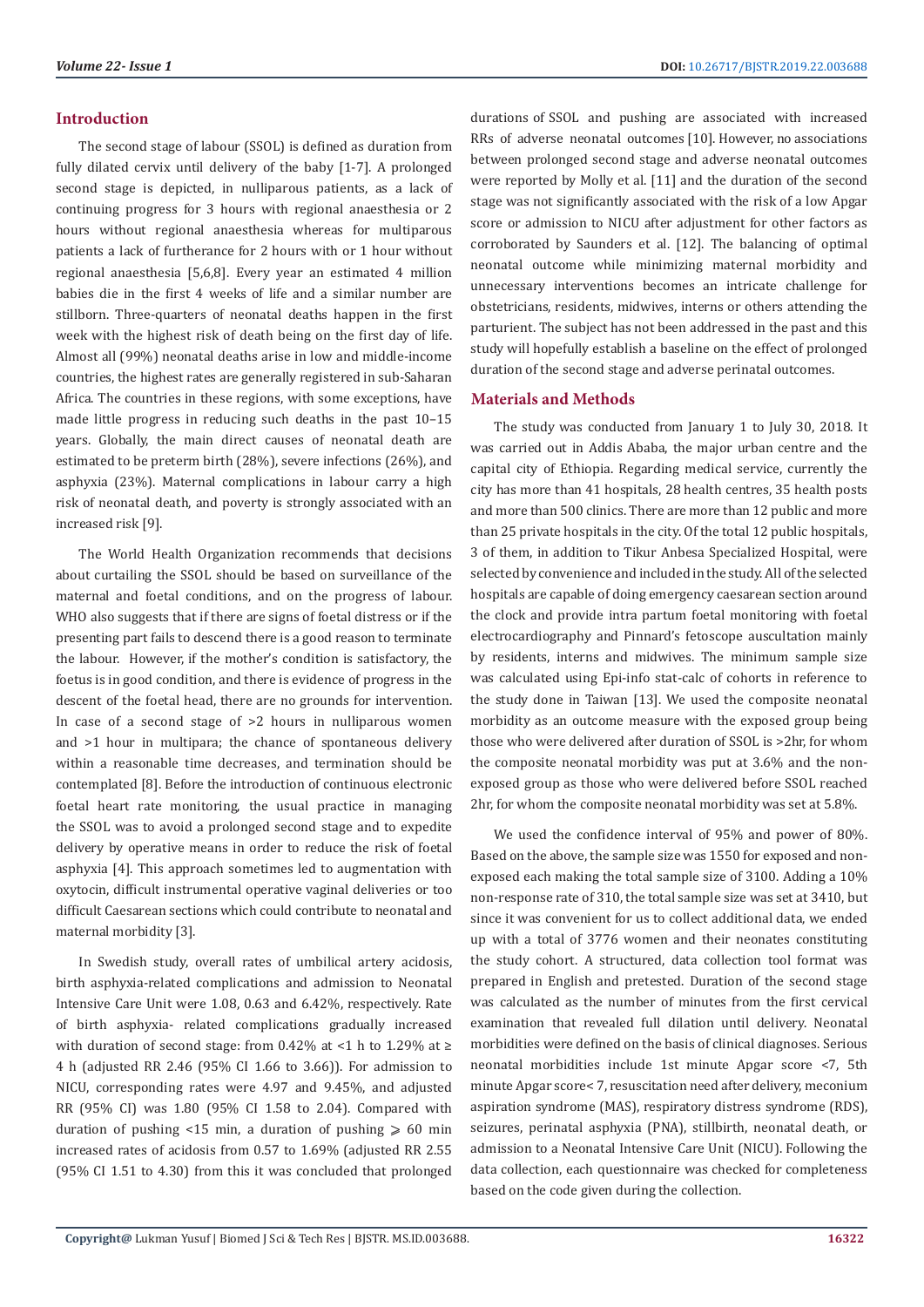Data was entered into SPSS version 20 statistical package and then checked, cleaned and analyzed using the software. Descriptive statistics like frequency tables, graphs and summaries were used to describe the independent variables. If outliers and missed values are found during exploration, causes were determined and if not, variables with missing value(s) and outliers were dropped out from the analysis. Cox regression was used to see the association between dependent and independent variables. Mean with standard deviation for quantitative variable, percentage and proportion for qualitative variable was analyzed. A confidence limit of 95% and p- value less than 0.05 was used as cut of point to see presence of statistical significance. To control the effect of confounding variables stepwise multiple logistic regression analysis was done and adjusted odds ratios (AORs) used to explore the real association. Chi- square and Fisher exact test also used for categorical variables. Ethical clearance obtained from the Department and the hospital directors.

### **Results**

The median duration of labour was 12.3 hours while the mean was 14.4±8.3 with a range of 2-72 hours. The mean duration of SSOL was 62 min±44 (4-330min). The mean duration of SSOL in nullipara was 69.4±47.4 (5-330) min, in multipara 55.7±39.5 (4-288) and in grand multipara  $52\pm32$  (10-130) min. The mean duration of variability of SSOL in minutes of ZMH was significantly higher than BLH (83.8 versus 54.2 P< 0.001), GMH (83.8 versus 66.6 P<0.001) and Y12H (83.8 versus 59.4 P<0.001). Of the neonates, 1973(52.3%) were males and 1803(47.7%) females. A total of 3758(99.5%) of the mothers had live birth and 18(0.5%) were stillborn. Of the live births, 3496(92.6%) had a first minute **Table 1:** Perinatal outcome with increasing duration of SSOL.

Apgar score ≥7 while 280(7.4%) had Apgar score of <7. Regarding the fifth minute Apgar score, 3706(98.1%) had  $\geq$  7 Apgar score and 70(1.9%) <7 Apgar score. A total of 328(8.7%) neonates were admitted to NICU; 135(3.6%) had respiratory distress syndrome (RDS); 60(1.6%) meconium aspiration syndrome (MAS); 2 (0.1%) birth injury; 10(0.3%) early onset neonatal sepsis (EONS); 5(0.1%) perinatal asphyxia (PNA) ; 9(0.2%) failure to suck and moreover 601(15.9%) of the neonates had one or more perinatal complications.

Duration of SSOL and weight of the baby has a statistically significant positive correlation (P=0.021). As duration of SSOL increases both  $1<sup>st</sup>$  minute and  $5<sup>th</sup>$  minute Apgar scores significantly decrease (P<0.001 for both). As presented in Table 1, this drop in Apgar score gets significant as duration of SSOL exceeds 1hr; first minute Apgar score <7 is significantly more in those mothers whose SSOL is ≥90min compared to ≤1hr (11.4% vs. 6.1%, P<0.001, aOR=2.02 and 95%CI is 1.5-2.6)), first minute Apgar score <7 is significantly more in those mothers with SSOL is ≥2hr compared to≤1hr (13.5% vs 6.1%, P<0.001, aOR=2.39 and 95%CI is 1.7), first minute Apgar score < 7 is more in mothers whose SSOL is ≥3hr compared to ≤1hr (14.7% vs. 6.1%, P<0.001), aOR=2.7 and 95%CI is 1.5-4.7). Even after controlling for the modifiers, 1st minute Apgar score being <7 is significantly associated with duration of SSOL (P=0.009, aOR=1.004 and 95% CI is 1.001 -1.006). Fifth minute Apgar score <7 is significantly more in those mothers whose SSOL is ≥90min compared to ≤1hr (3.3% vs. 1.6%, P<0.001, aOR=2.0 and 95%CI is 1.5-2.6), fifth minute Apgar score <7 is significantly more in those mothers with SSOL is ≥2hr compared to ≤1hr (3.3% vs. 1.6%, P<0.024, aOR=1.9 and 95%CI is 1.09-3.5).

|                                 | $\frac{0}{0}$ | $\frac{0}{0}$ | Unadjusted           |           |               |         |      |              |
|---------------------------------|---------------|---------------|----------------------|-----------|---------------|---------|------|--------------|
| Perinatal outcome               | ≤1hr          | $\geq 2$ hr   | <b>OR</b><br>P-value |           | 95%CI         | P-value | aOR  | 95%CI        |
| $1st$ minute Apgar<7            | 6.1           | 13.5          | < 0.001              | 2.39      | $1.7 - 3.2$   | < 0.001 | 2.4  | $1.7 - 3.3$  |
| 5 <sup>th</sup> minute Apgar<7  | 1.6           | 3.3           | 0.01                 | 2.0       | $1.17 - 3.7$  | 0.024   | 1.9  | 1.09-3.5     |
| Resuscitation need              | 8.1           | 11.9          | 0.005                | 1.53      | 1.13-2.08     | 0.005   | 1.5  | $1.1 - 2.1$  |
| NICU admission                  | 8.5           | 12.1          | 0.01                 | 1.48      | $1.0 - 2.1$   | 0.007   | 1.54 | $1.12 - 2.1$ |
| <b>RDS</b>                      | 3.1           | 7.0           | 0.01                 | 2.31      | 1.54-3.48     | < 0.001 | 2.29 | 1.51-3.47    |
| <b>MAS</b>                      | 1.3           | 3.1           | 0.002                | 2.5       | 1.35-4.60     | 0.002   | 2.65 | 1.42-4.94    |
| <b>EONS</b>                     | 0.2           | 0.2           | 0.82                 | 0.792     | $0.095 - 6.5$ | 0.875   | 0.84 | $0.09 - 7.3$ |
| <b>PNA</b>                      | 0.1           | 0.2           | 0.687                | 1.58      | 0.165-15.2    | 0.33    | 3.3  | $0.3 - 37.8$ |
| Composite neonatal<br>Morbidity | 15.0          | 22.4          | < 0.001              | 1.6       | $1.2 - 2.0$   | < 0.001 | 1.66 | $1.3 - 2.11$ |
| Stillbirth                      | 0.3           | 1.0           | 0.027                | 3.39      | $1.0 - 10.7$  | 0.045   | 3.33 | 1.02-10.78   |
| <b>ENND</b>                     | 0.6           | 0.6           | 0.928                | 0.945     | $0.27 - 3.27$ | 0.986   | 0.98 | $0.28 - 3.4$ |
| <b>PNM</b>                      | 0.9           | 1.5           | 0.182                | 1.7       | $0.7 - 3.9$   | 0.178   | 1.76 | $0.77 - 4.0$ |
| Perinatal outcome               | $\leq 1$ hr   | $\geq 3hr$    | P-value              | <b>OR</b> | 95%CI         | P-value | aOR  | 95%CI        |
| $1st$ minute Apgar<7            | 6.1           | 14.7          | < 0.001              | 2.6       | $1.5 - 4.6$   | 0.001   | 2.7  | $1.5 - 4.7$  |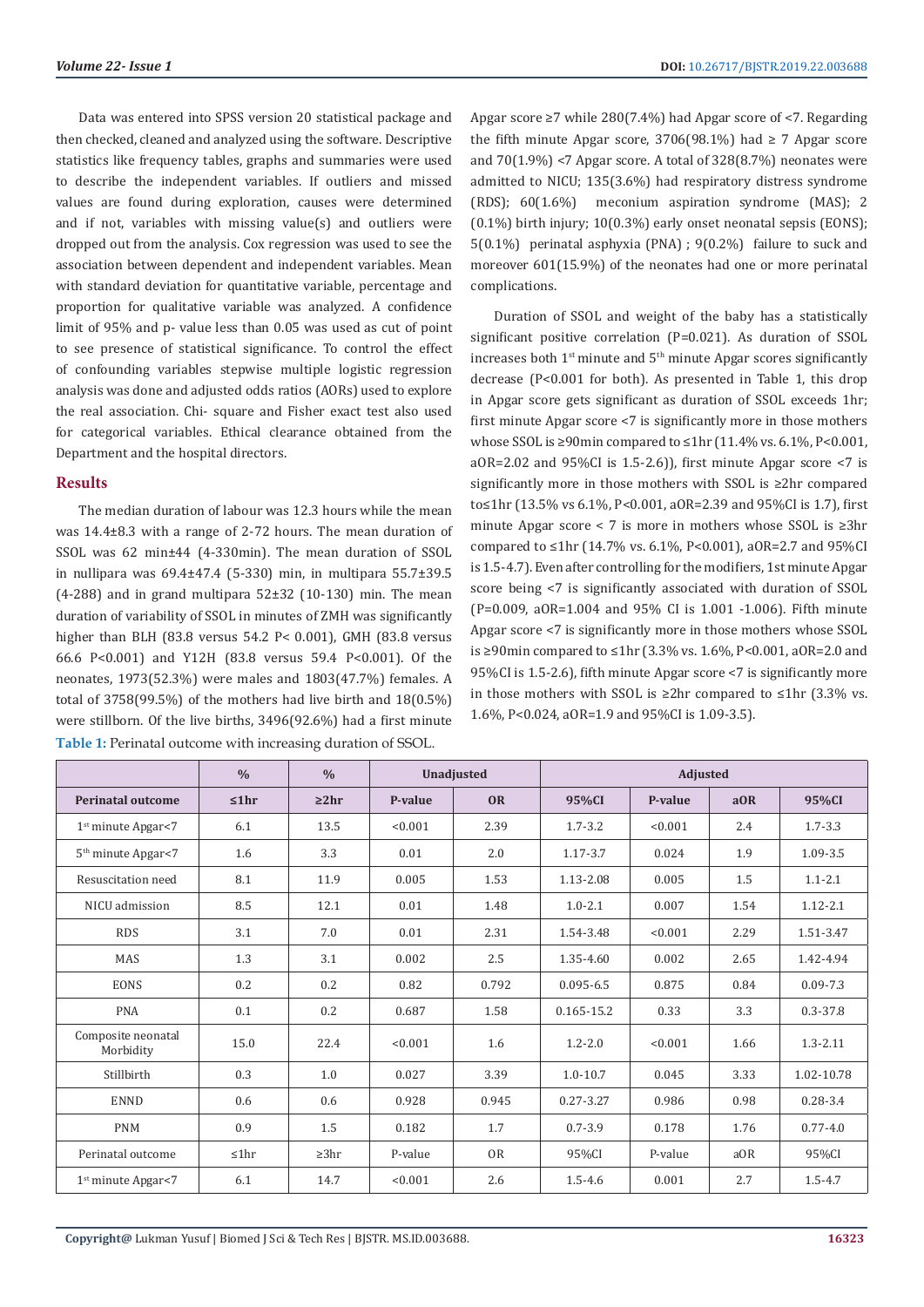| 5 <sup>th</sup> minute Apgar<7  | 1.6         | 3.7              | 0.098   | 2.3                      | $0.82 - 6.71$            | 0.106   | 2.4                      | $0.8 - 6.9$              |
|---------------------------------|-------------|------------------|---------|--------------------------|--------------------------|---------|--------------------------|--------------------------|
| Resuscitation need              | 8.1         | 13.0             | 0.07    | 1.7                      | $0.9 - 3.0$              | 0.043   | 1.8                      | $1.0 - 3.2$              |
| NICU admission                  | 8.5         | 15.7             | 0.009   | 2.0                      | 1.18-3.4                 | 0.08    | 1.66                     | $0.9 - 2.9$              |
| <b>RDS</b>                      | 3.1         | 8.3              | 0.003   | 2.7                      | 1.36-5.7                 | 0.006   | 2.8                      | 1.35-5.8                 |
| MAS                             | 1.3         | 5.6              | < 0.001 | 4.58                     | 1.86-11.2                | 0.001   | 4.94                     | 1.98-12.3                |
| <b>EONS</b>                     | 0.2         | 0.9              | 0.186   | 3.7                      | $0.4 - 31.8$             | 0.233   | 3.9                      | $0.4 - 36.6$             |
| <b>PNA</b>                      | 0.1         | $\mathbf{0}$     | 0.71    | $\overline{\phantom{a}}$ | $\sim$                   | 0.997   | $\blacksquare$           | $\blacksquare$           |
| Composite neonatal<br>Morbidity | 15.0        | 26.6             | 0.001   | 2.0                      | $1.3 - 3.1$              | 0.007   | 1.8                      | 1.18-2.9                 |
| Stillbirth                      | 0.3         | 0.9              | 0.247   | 3.2                      | 0.39-26.5                | 0.316   | 3.0                      | 0.34-26.6                |
| <b>ENND</b>                     | 0.6         | 0.9              | 0.692   | 1.5                      | $0.19 - 11.4$            | 0.659   | 1.58                     | $0.20 - 12.4$            |
| <b>PNM</b>                      | 0.9         | 1.8              | 0.32    | 2.0                      | $0.47 - 8.8$             | 0.33    | 2.0                      | $0.47 - 9.2$             |
| Perinatal outcome               | $\leq 1$ hr | $\geq 4$ hr      | P-value | <b>OR</b>                | 95%CI                    | P-value | a0R                      | 95%CI                    |
| 1st minute Apgar<7              | 6.1         | 20.8             | 0.003   | 4.0                      | 1.4-10.9                 | 0.006   | 4.1                      | $1.5 - 11.5$             |
| 5th minute Apgar<7              | 1.6         | $\mathbf{0}$     | 0.533   | $\overline{\phantom{a}}$ | $\mathcal{L}^{\pm}$      | 0.998   | $\overline{\phantom{a}}$ | $\blacksquare$           |
| Resuscitation need              | 8.1         | 20.8             | 0.023   | 3.0                      | $1.10 - 8.1$             | 0.019   | 3.3                      | $1.2 - 9.2$              |
| NICU admission                  | 8.5         | 20.8             | 0.031   | 2.8                      | $1.0 - 7.6$              | 0.08    | 2.58                     | 0.89-7.4                 |
| <b>RDS</b>                      | 3.1         | 12.5             | 0.01    | 4.3                      | 1.28-15.0                | 0.016   | 4.62                     | 1.33-16.0                |
| MAS                             | 1.3         | 12.5             | < 0.001 | 11.1                     | 3.15-39.2                | < 0.001 | 12.9                     | $3.5 - 47.5$             |
| <b>EONS</b>                     | 0.2         | $\mathbf{0}$     | 0.80    | $\overline{\phantom{a}}$ | $\mathbb{L}$             | 0.998   | $\overline{\phantom{a}}$ | $\overline{a}$           |
| <b>PNA</b>                      | 0.1         | $\mathbf{0}$     | 0.864   | $\overline{\phantom{a}}$ | $\overline{\phantom{a}}$ | 0.999   | $\overline{\phantom{a}}$ | $\overline{\phantom{a}}$ |
| Composite neonatal<br>Morbidity | 15.0        | 33.3             | 0.013   | 2.8                      | 1.19-6.64                | 0.028   | 2.66                     | $1.11 - 6.4$             |
| Stillbirth                      | 0.3         | $\mathbf{0}$     | 0.793   | $\mathbb{Z}^2$           | $\mathcal{L}$            | 0.998   | $\mathcal{L}$            | $\overline{a}$           |
| <b>ENND</b>                     | 0.6         | $\boldsymbol{0}$ | 0.701   | $\mathbb{Z}^2$           | $\mathcal{L}$            | 0.998   | $\mathbb{L}$             | $\overline{\phantom{a}}$ |
| <b>PNM</b>                      | 0.9         | $\boldsymbol{0}$ | 0.641   | $\overline{\phantom{a}}$ |                          | 0.998   | $\overline{\phantom{a}}$ |                          |

Significantly more babies needed resuscitation in those mothers whose duration of SSOL is ≥2hr compared to ≤1hr (11.9% vs. 8.1%). P=0.005, aOR=1.5 and 95%CI is 1.1- 2.1), ≥3hr compared to ≤1hr (13.0% vs. 8.1%, P=0.043, aOR=1.8 and 95%CI is 1.0-3.2)(Table 1).There was no significant association between duration of SSOL with either duration of NICU stay or NICU outcome after admission. Overall, for every minute increment in duration of SSOL the neonates are 1.003 times more likely to have bad perinatal outcome (P=0.001, aOR=1.003 and 95%CI is 1.001- 1.005). NICU admission rate is significantly more common in those whose duration of SSOL is ≥2hr compared to ≤1hr (12.1% vs. 8.5%, P=0.007, aOR=1.54 and 95%CI is 1.1-2.1). After controlling for confounders NICU admission rate has significant positive association with duration of SSOL (P=0.038, aOR=1.003 and 95% CI is 1.000-1.005) (Table 1). MAS is more common in neonates whose duration of SSOL is ≥90min compared to ≤1hr (2.6% vs. 1.3%, P=0.007, aOR=2.1 and 95%CI is 1.2-3.8) and ≥3hr compared to ≤1hr(5.6% vs. 1.3%, P=0.001, aOR=4.94 and 95% CI is 1.98-12.3).

After adjusting for confounders MAS has a significant positive association with duration of SSOL (P=0.001, aOR=1.008 and 95% CI is 1.003-1.013) RDS is more common among neonates whose duration of SSOL is ≥90min compared to ≤1hr (5.1% vs. 3.1%, P=0.013, aOR=1.6 and 95%CI is 1.1-2.4), ≥2hr compared to ≤1hr(7.0% vs. 3.1%, P<0.001,aOR=2.29 and 95%CI is 1.51-3.47) and ≥3hr compared to ≤1hr (8.3% vs. 3.1%, P=0.006, aOR=2.8 and 95%CI is 1.35-5.8). Even after controlling for confounders RDS rate has increases with increasing duration of SSOL (P=0.004, aOR=1.005 and 95%CI is 1.002-1.009). Birth injury, EONS and PNA did not reveal significant association with duration of SSOL (P=0.156, P=0.693 and P=0.613 respectively). There was statistically significant association between antenatal morbidity and GA at delivery (P<0.001). Duration of labour and GA had a statistically significant positive association (P<0.001). However, duration of SSOL had no statistically significant difference with GA (P=0.740). There was statistically significant inverse relationship in perinatal morbidity with GA (P=0.014). Bad perinatal outcome had significant negative correlation with GA (p=0.018) as documented in (Table 2).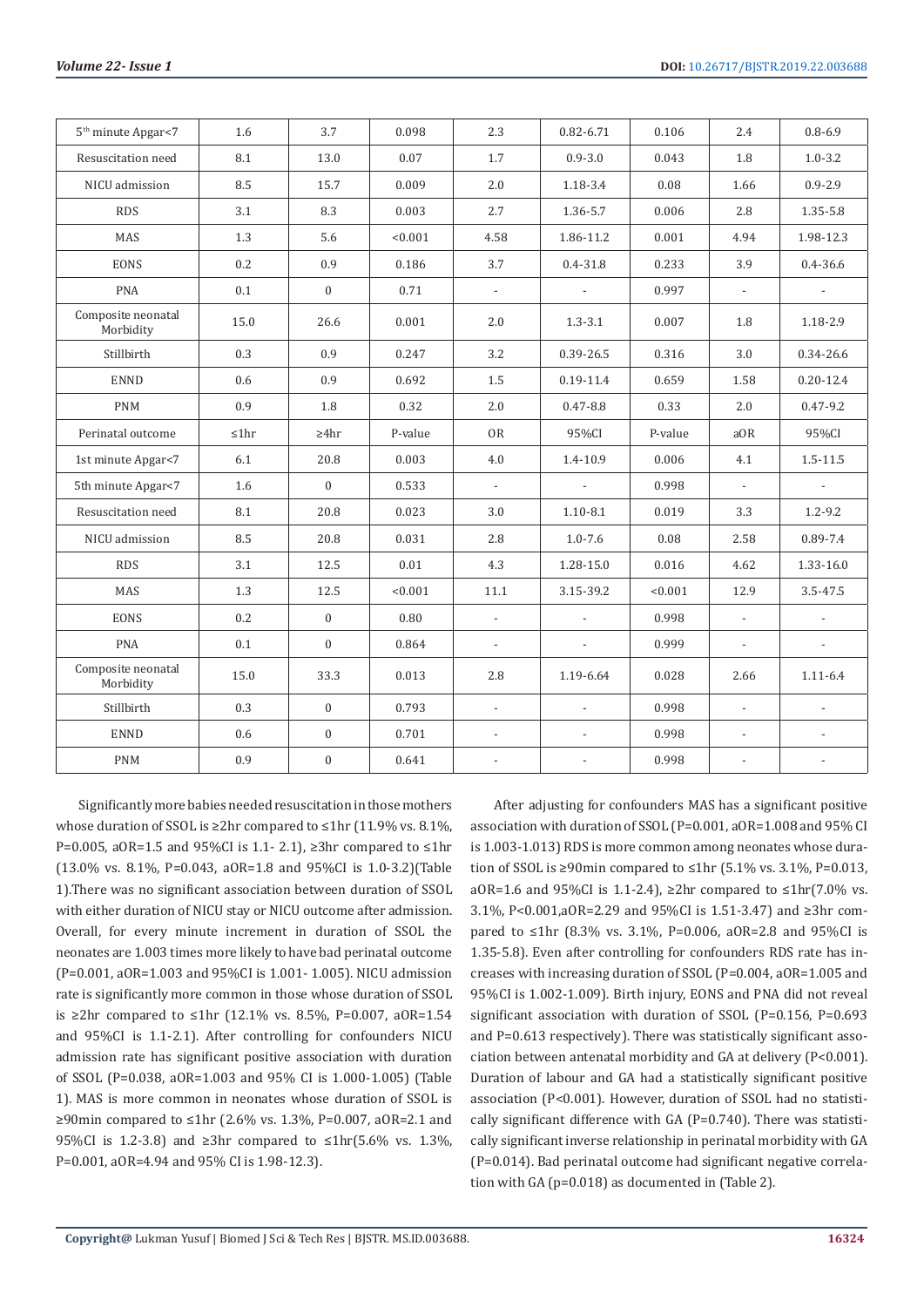|                        | Apgar<7%    |               |         | Apgar $<$ 7 |            |         |      | Apgar<7%         |                          | Apgar<7%    |                  |                |  |
|------------------------|-------------|---------------|---------|-------------|------------|---------|------|------------------|--------------------------|-------------|------------------|----------------|--|
| Age                    | ≤1hr        | $\geq 90$ min | P-value | ≤1hr        | $\geq 2hr$ | P-value | ≤1hr | $\geq 3hr$       | P-value                  | $\leq 1$ hr | ≥4hr             | P-value        |  |
| < 20                   | 9.8         | 12.9          | 0.62    | 9.8         | 18.8       | 0.29    | 9.8  | $\mathbf{0}$     | L,                       | 9.8         | $\mathbf{0}$     |                |  |
| $20 - 25$              | 5.3         | 9.6           | 0.004   | 5.3         | 11.3       | 0.001   | 5.3  | 13.5             | 0.013                    | 5.3         | 15.4             | 0.11           |  |
| 26-30                  | 6.0         | 14.7          | < 0.001 | 6.0         | 16.3       | < 0.001 | 6.0  | 16.7             | 0.006                    | 6.0         | 28.6             | 0.013          |  |
| 31-34                  | 3.9         | 3.1           | 0.76    | 3.9         | 5.6        | 0.654   | 3.9  | $\boldsymbol{0}$ | 0.56                     | 3.9         | $\boldsymbol{0}$ | 0.839          |  |
| $\geq$ 35              | 12.4        | 12.8          | 0.93    | 12.4        | 19.0       | 0.39    | 12.4 | 40               | 0.071                    | 12.4        | 33.3             | 0.279          |  |
| Parity                 | ≤1hr        | $\geq 90$ min | P-value | ≤1hr        | $\geq 2hr$ | P-value | ≤1hr | $\geq 3hr$       | P-value                  | ≤1hr        | $\geq 4hr$       | P-value        |  |
| Nullipara              | 6.6         | 10.8          | 0.002   | 6.6         | 13.2       | < 0.001 | 6.6  | 12.0             | 0.076                    | 6.6         | 12.5             | 0.351          |  |
| Multipara              | 5.6         | 12.4          | < 0.001 | 5.6         | 13.8       | < 0.001 | 5.6  | 20.6             | < 0.001                  | 5.6         | 37.5             | < 0.001        |  |
| Grand multipara        | 9.1         | 20.0          | 0.484   | 9.1         | 33.3       | 0.225   | 9.1  | $\boldsymbol{0}$ | $\overline{\phantom{a}}$ | 9.1         | $\mathbf{0}$     | $\blacksquare$ |  |
| <b>GA</b>              | ≤1hr        | $\geq 90$ min | P-value | ≤1hr        | $\geq 2hr$ | P-value | ≤1hr | $\geq 3hr$       | P-value                  | ≤1hr        | $\geq 4hr$       | P-value        |  |
| Early term             | 8.1         | 9.4           | 0.619   | 8.1         | 11.1       | 0.336   | 8.1  | 5.6              | 0.694                    | 8.1         | $\mathbf{0}$     | 0.607          |  |
| Full term              | 4.5         | 10.8          | < 0.001 | 4.5         | 12.8       | < 0.001 | 4.5  | 19.1             | < 0.001                  | 4.5         | 18.2             | 0.032          |  |
| Late term              | 7.3         | 13.5          | 0.005   | 7.3         | 17.4       | < 0.001 | 7.3  | 16.1             | 0.074                    | 7.3         | 33.3             | 0.004          |  |
| Postterm               | 5.4         | 12.1          | 0.011   | 5.4         | 11.4       | 0.056   | 5.4  | 7.7              | 0.723                    | 5.4         | $\boldsymbol{0}$ | 0.811          |  |
| Antenatal<br>morbidity | ≤1hr        | $\geq 90$ min | P-value | ≤1hr        | $\geq 2hr$ | P-value | ≤1hr | $\geq 3hr$       | P-value                  | ≤1hr        | $\geq 4hr$       | P-value        |  |
| N <sub>o</sub>         | 6.1         | $11.1\,$      | < 0.001 | 6.1         | 13.1       | < 0.001 | 6.1  | 15.6             | 0.001                    | 6.1         | 22.2             | 0.005          |  |
| Yes                    | 6.1         | 12.8          | 0.007   | 6.1         | 15.2       | 0.002   | 6.1  | 12.5             | 0.155                    | 6.1         | 16.7             | 0.288          |  |
| <b>Labour Onset</b>    | $\leq 1$ hr | $\geq 90$ min | P-value | ≤1hr        | $\geq 2hr$ | P-value | ≤1hr | $\geq 3hr$       | P-value                  | ≤1hr        | $\geq 4hr$       | P-value        |  |
| Spontaneou             | 5.9         | 11.2          | < 0.001 | 5.9         | 13.1       | < 0.001 | 5.9  | 15.8             | < 0.001                  | 5.9         | 21.7             | 0.002          |  |
| Induced                | 8.3         | 14.3          | 0.194   | 8.3         | 18.8       | 0.061   | 8.3  | $\boldsymbol{0}$ | 0.39                     | 8.3         | $\boldsymbol{0}$ | 0.764          |  |

**Table 2:** Duration of SSOL and 1st minute Apgar score <7 adjusted by different factors.

The median duration of NICU stay was 24hours while the mean was 52±55 (0.30-168) hrs. Two hundred sixty five (82.8%) of the neonates admitted to NICU discharged improved while 12(3.8%) of the neonates admitted died. Furthermore, 3(0.9%) were referred to other institution for better care and 40(12.5%) of them, nevertheless stayed in the NICU for 7 or more days. It was also found out that 70% of the neonatal deaths occurred within 24hours; 20 % occurred within 1-3 days and 10% occurred within 3 to 7days. 12 of the neonates died before they reached to NICU and 11 died at NICU making the total early neonatal death (ENND)  $23(0.6\%)$ . The total PNM is  $41(1.1\%)$  as referred to in Table 3. Composite neonatal morbidity was significantly more common among neonates whose duration of SSOL is ≥90min compared to ≤1hr (19.4% vs. 15.0%, P=0.001, aOR=1.4 and 95%CI is 1.1-1.7), ≥2hr compared to ≤1hr (22.4% vs. 15.0%, P<0.001, aOR=1.66 and 95%CI is 1.3-2.11) and ≥3hr compared to ≤1hr(26.6% vs. 15.0%,

P<0.007, aOR=1.8 and 95%CI is 1.18-2.9). Even after adjusting for confounding factors, there was a strong association of duration of SSOL with composite neonatal morbidity (P=0.001, aOR=1.003 and 95% CI is 1.001-1.005).

It was also observed that for those foetuses who died in SSOL, the time of foetal death is significantly associated with duration of SSOL (P=0.002) as presented in Table 3. The mean duration of SSOL is significantly longer in stillbirth compared to non-stillbirth (91.9min vs. 62.8min, P=0.005). After controlling for confounders, stillbirth rate has a significant positive association with duration of SSOL (P=0.009, aOR=1.010 and 95% CI is 1.003-1.018) but ENND did not have a significant association after controlling for confounders. PNM was significantly more prevalent in those whose duration of SSOL is ≥90min compared to ≤1hr (1.9% vs. 0.9%, P=0.024, aOR=2.1 and 95% CI is 1.1-4.1)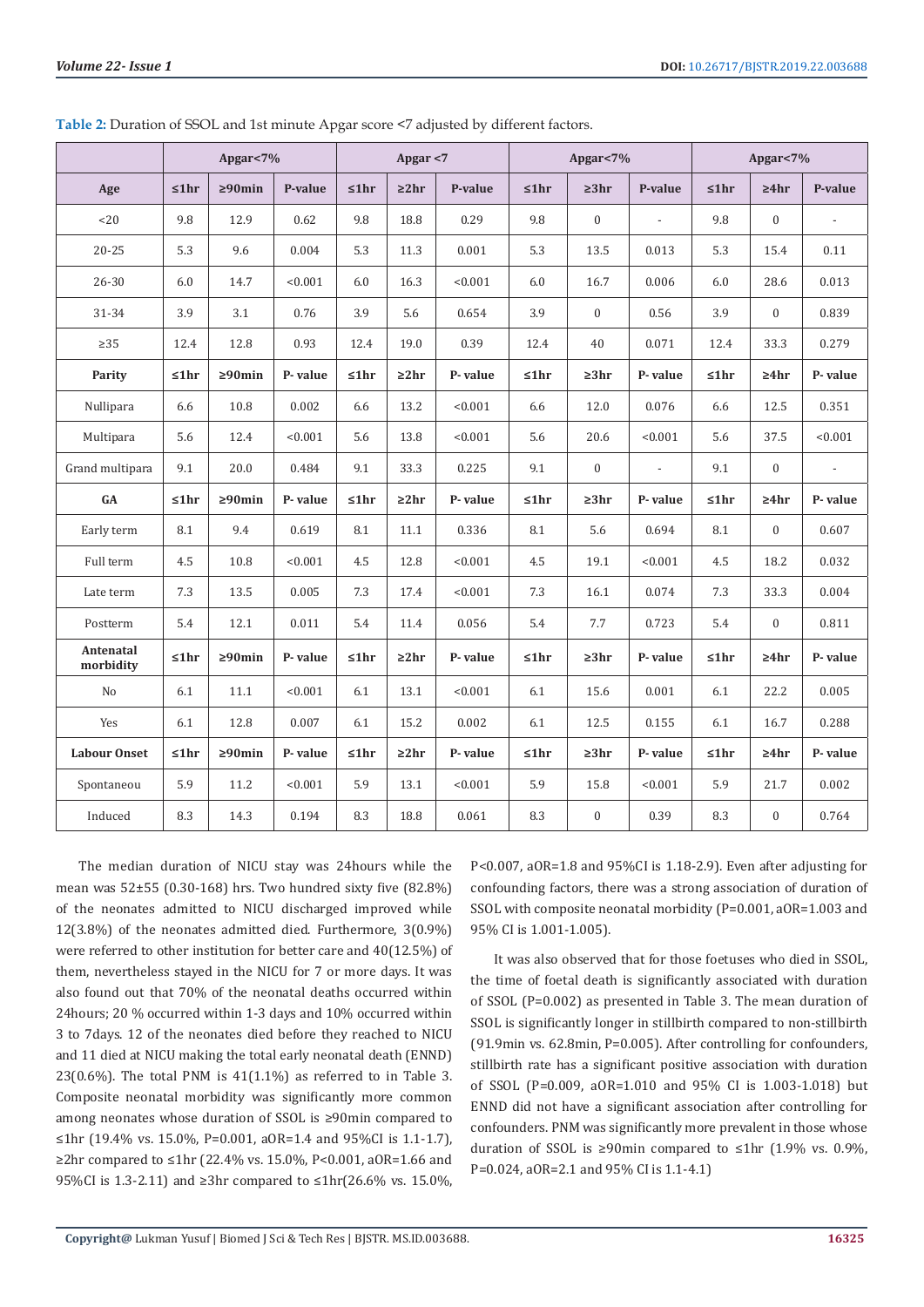# **Table 3:** Duration of SSOL and perinatal outcome adjusted by different factors.

|                                                                | <b>Antenatal</b><br>morbidity                       | $\leq 1$ hr % | $\geq 90$ min %  | P-value                                                      | ≤1hr<br>$\frac{0}{0}$ | $\geq 2$ hr %        | P-value                                         | $\leq 1$ hr % | $\geq 3$ hr %               | P-value | $\leq 1$ hr % | $\geq 4$ hr %    | P-value   |
|----------------------------------------------------------------|-----------------------------------------------------|---------------|------------------|--------------------------------------------------------------|-----------------------|----------------------|-------------------------------------------------|---------------|-----------------------------|---------|---------------|------------------|-----------|
|                                                                | Yes                                                 | 1.6           | 3.4              | 0.006                                                        | 1.6                   | 3.1                  | 0.049                                           | 1.6           | 2.6                         | 0.524   | 1.6           | $\boldsymbol{0}$ | 0.58      |
|                                                                | No                                                  | 1.4           | 2.7              | 0.271                                                        | 1.4                   | $\overline{4}$       | 0.07                                            | 1.4           | 6.2                         | 0.037   | 1.4           | $\boldsymbol{0}$ | 0.77      |
| 5 <sup>th</sup> minute APGAR score <7 adjusted by labour Onset |                                                     |               |                  |                                                              |                       |                      |                                                 |               |                             |         |               |                  |           |
|                                                                | <b>Labour Onset</b>                                 | $≤1hr$ %      | $\geq 90$ min%   | P-value                                                      | $\leq 1$ hr%          | $\geq 2hr$ %         | P-value                                         | $\leq 1$ hr%  | $\geq 3hr\%$                | P-value | $\leq 1$ hr%  | $\geq 4hr$ %     | P-value   |
|                                                                | Spontaneou                                          | 1.6           | 3.5              | 0.002                                                        | 1.6                   | 3.5                  | 0.007                                           | 1.6           | $\overline{4}$              | 0.075   | 1.6           | $\boldsymbol{0}$ | 0.536     |
|                                                                | S                                                   |               |                  |                                                              |                       |                      |                                                 |               |                             |         |               |                  |           |
|                                                                | Induced                                             | 1.4           | $\boldsymbol{0}$ | 0.4                                                          | 1.4                   | $\boldsymbol{0}$     | 0.503                                           | 1.4           | $\mathbf{0}$                | 0.738   | 1.4           | $\boldsymbol{0}$ | 0.9       |
|                                                                | Respiratory Distress Syndrome adjusted by GA        |               |                  |                                                              |                       |                      |                                                 |               |                             |         |               |                  |           |
|                                                                | GA                                                  | $\leq 1$ hr % | ≥90min %         | P-value                                                      | $\leq 1$ hr %         | $\geq 2$ hr %        | P-value                                         | $\leq 1$ hr % | $\geq 3$ hr %               | P-value | $\leq 1$ hr % | $\geq 4$ hr %    | P-value   |
|                                                                | Early term                                          | 4.5           | 4.8              | 0.89                                                         | 4.5                   | 6.5                  | 0.496                                           | $4.5\,$       | $\mathbf{0}$                | 0.371   | 4.5           | $\boldsymbol{0}$ | 0.707     |
|                                                                | Full term                                           | 2.1           | 6                | 0.001                                                        | 2.1                   | 8.4                  | < 0.001                                         | 2.1           | 14.9                        | < 0.001 | 2.1           | 27.3             | < 0.001   |
|                                                                | Late term                                           | 3.2           | 5.4              | 0.124                                                        | 3.2                   | 6.9                  | 0.042                                           | 3.2           | 3.2                         | 0.986   | 3.2           | $\mathbf{0}$     | 0.588     |
|                                                                | Postterm                                            | 3.9           | 2.4              | 0.425                                                        | 3.9                   | 4.3                  | 0.892                                           | 3.9           | 7.7                         | $0.5\,$ | 3.9           | $\boldsymbol{0}$ | 0.839     |
|                                                                |                                                     |               |                  | Those needed resuscitation adjusted by antenatal morbidity   |                       |                      |                                                 |               |                             |         |               |                  |           |
|                                                                | Antenatal<br>morbidity                              | $\leq 1$ hr % | ≥90min %         | P-value                                                      | $\leq 1$ hr %         | $\geq 2$ hr %        | P-value                                         | $\leq 1$ hr % | $≥3hr$ %                    | P-value | $\leq 1$ hr % | $\geq 4$ hr %    | P-value   |
|                                                                | No                                                  | 8.4           | 10.4             | 0.1                                                          | 8.4                   | 12.5                 | 0.008                                           | 8.4           | 15.6                        | 0.027   | 8.4           | 27.8             | 0.003     |
|                                                                | Yes                                                 | 6.9           | 8.2              | 0.59                                                         | 6.9                   | 9.3                  | 0.413                                           | 6.9           | 6.5                         | 0.92    | 6.9           | $\boldsymbol{0}$ | 0.504     |
|                                                                | Those needed resuscitation adjusted by labour onset |               |                  |                                                              |                       |                      |                                                 |               |                             |         |               |                  |           |
| Labour<br>≤1hr<br>$\geq 90$ min<br><b>P-</b>                   |                                                     |               |                  |                                                              |                       |                      |                                                 |               |                             |         |               |                  |           |
|                                                                | Onset                                               | $\%$          | $\frac{0}{0}$    | value                                                        | $\leq 1$ hr %         | $\geq 2$ hr %        | P-value                                         | $\leq 1$ hr % | $\geq 3$ hr %               | P-value | $\leq 1$ hr % | $\geq 4$ hr %    | P-value   |
|                                                                | Spontaneo                                           | 8             | 9.8              | 0.124                                                        | 8                     | 11.4                 | 0.015                                           | 8             | 14                          | 0.032   | 8             | 21.7             | 0.016     |
|                                                                | <b>Us Induced</b>                                   | 8.8           | 14.3             | 0.244                                                        | $\ \, 8.8$            | 18.8                 | 0.081                                           | $\ \, 8.8$    | $\mathbf{0}$                | 0.381   | 8.8           | $\mathbf{0}$     | 0.756     |
|                                                                |                                                     |               |                  | Composite neonatal morbidity adjusted by antenatal morbidity |                       |                      |                                                 |               |                             |         |               |                  |           |
|                                                                | Antenatal                                           | $\leq 1$ hr % | ≥90min %         | P-value                                                      | $\leq 1$ hr %         | $\geq$ 2hr %         | P-value                                         |               | $\leq 1$ hr % $\geq 3$ hr % | P-value | $\leq 1$ hr % | $\geq 4$ hr %    | P-value   |
|                                                                | morbidity                                           |               |                  |                                                              |                       |                      |                                                 |               |                             |         |               |                  |           |
|                                                                | No                                                  | 12.5          | 17.4             | 0.001                                                        | 12.5                  | 19.5                 | < 0.001                                         | 12.5          | 23.4                        | 0.005   | 12.5          | 33.3             | 0.008     |
|                                                                | Yes                                                 | 24.9          | 29.1             | 0.304                                                        | 24.9                  | 34.3                 | 0.05                                            | 24.9          | 34.4                        | 0.23    | 24.9          | 3.3              | 0.633     |
|                                                                |                                                     |               |                  |                                                              |                       |                      | Stillbirth rate adjusted by antenatal morbidity |               |                             |         |               |                  |           |
|                                                                | Antenatal                                           | $\leq 1$ hr % | $\geq 90$ min %  | P-value                                                      | $\leq 1$ hr %         | $\geq 2$ hr %        | P-value                                         | $\leq 1$ hr % | $\geq 3$ hr %               | P-value | $\leq 1$ hr % | $\geq 4$ hr %    | ${\bf S}$ |
|                                                                | morbidity                                           |               |                  |                                                              |                       |                      |                                                 |               |                             |         |               |                  |           |
|                                                                | No                                                  | 0.3           | 1.1              | $0.01\,$                                                     | 0.3                   | 0.2                  | 0.221                                           | 0.3           | $\boldsymbol{0}$            | 0.62    | 0.3           | $\boldsymbol{0}$ | 0.81      |
|                                                                | Yes                                                 | 0.2           | $1.4\,$          | 0.067                                                        | 0.2                   | $\overline{2}$       | 0.018                                           | 0.2           | 3.1                         | 0.008   | 0.2           | $\mathbf{0}$     | 0.91      |
|                                                                |                                                     |               |                  |                                                              |                       |                      | PNM adjusted by antenatal morbidity             |               |                             |         |               |                  |           |
|                                                                | Antenatal                                           | $\leq 1$ hr % | ≥90min %         | <b>p</b> .                                                   | ≤1hr                  | $\geq 2hr$           | P-value                                         | $\leq 1$ hr % | $\geq 3$ hr %               | P-value | $\leq 1$ hr % | $≥4hr$ %         | P-value   |
|                                                                | morbidity<br>No                                     | 0.8           | $\overline{2}$   | value<br>0.013                                               | $\%$<br>0.8           | $\frac{0}{0}$<br>1.4 | 0.24                                            | 0.8           | 1.3                         | 0.61    | 0.8           | $\boldsymbol{0}$ | 0.69      |
|                                                                | Yes                                                 |               | $1.4\,$          | 0.87                                                         | 1.2                   |                      | 0.5                                             |               | 3.1                         | 0.34    | 1.2           |                  | 0.78      |
|                                                                |                                                     | 1.2           |                  |                                                              |                       | 0.2                  |                                                 | 1.2           |                             |         |               | $\boldsymbol{0}$ |           |

 $5^{\rm th}$  minute APGAR score <7 adjusted by antenatal morbidity.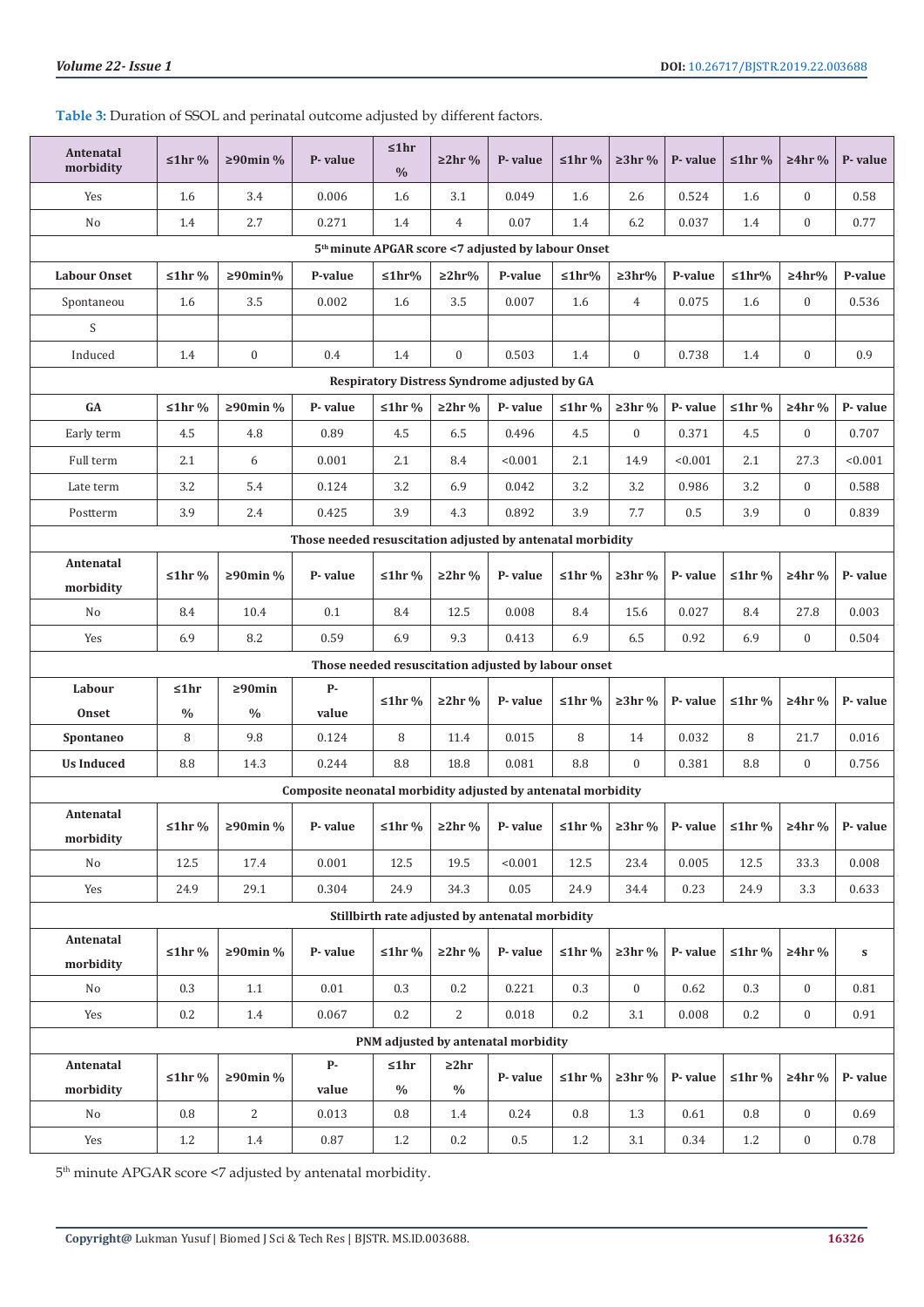## **Discussion**

There exist individual variations among women of spectral age groups with regard to duration of labour in general and second stage in particular. It is also highly variable with perinatal outcomes especially when second stage of labour is prolonged. In as much as there are studies that demonstrated no association between prolonged second stage of labour and neonatal morbidity risks [14- 20], others have established increased adverse neonatal outcomes and difficult mode of delivery [21-27]. This study is in line with the proponents of the latter. As duration of SSOL increased, both 1st minute and 5th minute Apgar scores significantly decreased. This significant drop in Apgar score starts as duration of SSOL exceeds 1 hour. This result is similar to the study by Ronald Mayanja and his colleagues which showed that the strength of association between duration of second stage and good perinatal outcome was inversely proportional to time, with best results registered when delivery occurred within 30minutes{ OR, 4.9, 95% CI (1.8-13.1)}, weakening towards duration of ≥60 minutes [28,29].

Nevertheless, the result is much higher than the study done in Taiwan which stated that 1st minute Apgar score <7 is 2.1% in those whose duration of SSOL <2hr compared to 1.8% whose duration of SSOL is > 2hr [13]. When adjusted for antenatal morbidity, the association between SSOL and drop in 1st minute Apgar score was significant only in those without antenatal morbidity at 1hr and for those whose duration of SSOL was ≥2hr compared to ≤1hr (9.0% vs 6.1%, P=0.03), implying that the low Apgar score in the group before 1hr was probably mainly due to the antenatal morbidity. But after 90 minutes, the association is significant regardless of antenatal morbidity demonstrating the effect of the duration of SSOL on the low first minute Apgar score which by itself is significant. When adjusted for gestational age, the duration of SSOL is significant only in those who are at full term which shows that the low Apgar score in the population for those who are early term, late term and postterm could be the resultant of either immaturity or dysmaturity. When adjusted for maternal age, the low first minute Apgar score is significant only in those whose age groups fall between 20 to 30 years.

This significant association in low Apgar score is seen in this age group probably because the low Apgar score in the two extremities of reproductive age is corollary to the high risks associated with the teenage pregnancy or advanced maternal age. However, the sequel could also be because of the small number of mothers in this population which might fail to show the significance. NICU admission rate significantly increased with duration of SSOL form 8.5 to 12.2% when duration of SSOL is ≤1hr compared to ≥2hr and further increased to 20.8% when duration of SSOL became ≥4hr; and these effects persisted even after we controlled for confounders. Our result is much higher when compared to the study done by Laughon et al. [26], which stated that NICU admission for those whose duration of SSOL is < 2hr is 4.1% and for those more than

2 hr is 6.2% [14]. Our study has also a much higher figure than the study done by Sandström [10] which stated that NICU admission for those whose duration of SSOL < 1hr is 4.97% , for those <2hr is 6.02% and for those ≥4hr 9.45% [30]. Such variations could be partly explained by the population studied and the study designs.

Overall composite neonatal morbidity significantly increased with increasing duration of SSOL from 15.0% when duration ≤1hr to 26.6% when duration ≥3hr and to 33.3% when the duration was ≥4hr. This figure is much higher than study done by Rouse et al. which stated that the rate of composite neonatal morbidity is 1.7% for those whose duration was <1hr, 2.9% for those whose duration is <2hr and 4.1% for whose duration is ≥4hr [25]. RDS and MAS also increase with duration of SSOL and the effect persists even after controlling for confounders for both. The SSOL on RDS increases from 3.1% on those whose duration is ≤1hr to 12.5% on whose duration is ≥4hr and on MAS it increases from 1.3% on those whose duration is ≤1hr to 12.5% on those whose duration of SSOL is  $\geq$  4hr. As these do have serious neonatal consequences, individualized timely and masterly management options should be exercised long before irreversible neonatal damages occurred. It was also observed that for those foetuses who died in SSOL, the time of foetal death was significantly associated with duration of SSOL (P=0.002).

The effect persisted even after controlling for confounders. The mean duration of SSOL was significantly longer in stillbirth compared to not stillbirth (91.9min vs. 62.8min, P=0.005) When adjusted for antenatal morbidity stillbirth rate was significantly associated with duration of SSOL only for those without antenatal morbidity at ≥90min when compared to ≤1hr. We could not find significant association after this time probably due to the small number of cases identified. This is in accordance with other studies [29]. ENND does not have significant association with duration of SSOL. However, PNM rate has rather unusual association when adjusted by antenatal morbidity which shows for those who have antenatal morbidity. PNM is significantly higher even in those whose duration of SSOL is <30min compared to ≥30min (3.1% vs 0.8%, P=0.031). So, we cannot justify for this mortality the duration of SSOL other than for the already present antenatal morbidity and its effect on the unborn foetus. It is worth acknowledging the fact that there exists a wide range of methodological variations among the different cited studies that dealt with prospectively collected data and retrospectively analysed material.

Nevertheless, they are convergent when univariate analysis is performed emphasizing the hazardous perinatal outcomes in relation to unduly prolonged second stage of labour. Hence, increasing duration of SSOL has a significant effect on low 1st and 5th minute Apgar, RDS, MAS, need for neonatal resuscitation and admission to NICU, stillbirth rate starting from 1hr and PNM starting from 90 minutes. In the presence of a high index of anticipation of poor outcomes, careful assessment of patients with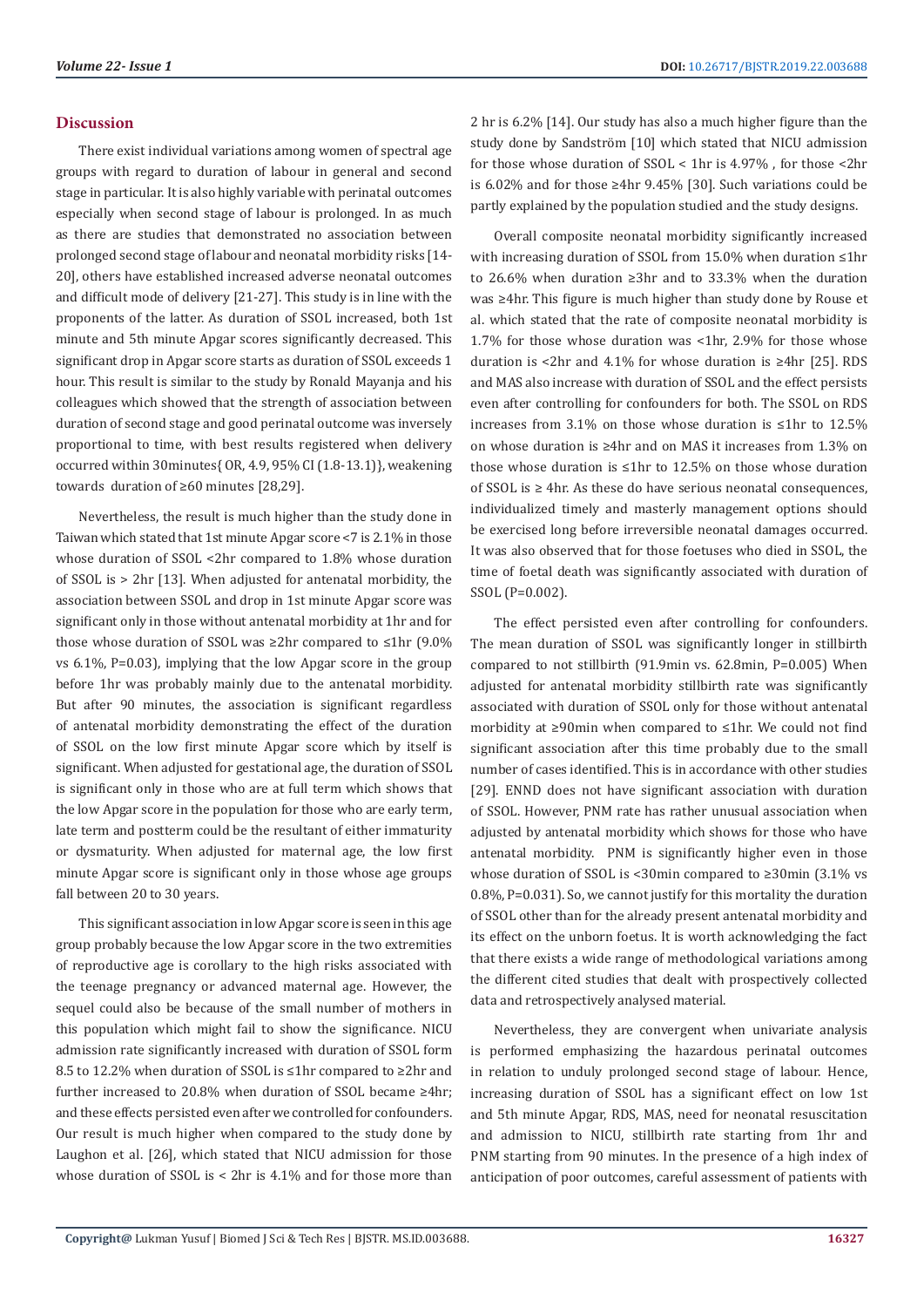antenatal morbidity need to be coupled with strict and continuous foetal monitoring either by CTG or FECG or on-to-one follow up should be in place at SSOL as even shorter durations can ENND up with a high PNM. In a nutshell, it is obvious that time is of the essence and the tipping point for decision and intervention based on the foetal condition, the management should thus be highly individualized [30]. We recommend that a national guideline for the management of labour in general and prolonged second stage of labour in particular, should be in place; and outmoded protocols be replaced in keeping with contemporary recommendations of the international community [30,31-34]. A regular perinatal audit and reporting should be introduced at municipality or ministerial level.

#### **Acknowledgement**

We are deeply indebted to the Department of Ob-Gyn, College of Health Sciences, School of Medicine of the Addis Ababa University for the ethical clearance, approval and support of the study. Our collegial appreciation goes to the medical directors of the hospitals involved in the study. We highly value the immense input of the data collectors, supervisors, reviewers and the secretarial support staff. We declare that there are no personal conflicts of interest and institutional or individual financing other than what has been covered by the authors.

#### **References**

- 1. [\(2012\) FIGO Safe Motherhood and Newborn Health \(SMNH\) Committee](https://obgyn.onlinelibrary.wiley.com/doi/full/10.1016/j.ijgo.2012.08.002)  [Management of the second stage of labor. Int J Gynecol Obstet 119: 111-](https://obgyn.onlinelibrary.wiley.com/doi/full/10.1016/j.ijgo.2012.08.002) [116](https://obgyn.onlinelibrary.wiley.com/doi/full/10.1016/j.ijgo.2012.08.002).
- 2. [Savas M Menticoglou M, Frank Manning M, Christopher Harman M,](https://www.ncbi.nlm.nih.gov/pubmed/7573267)  [Ian Morrison M \(1995\) Perinatal outcome in relation to second-stage](https://www.ncbi.nlm.nih.gov/pubmed/7573267)  [duration. Am J Obstet Gynecol 173\(3\): 906-912.](https://www.ncbi.nlm.nih.gov/pubmed/7573267)
- 3. [Hunt M, Menticoglou M \(2015\) Perinatal Outcome in 1515 Cases of](https://www.ncbi.nlm.nih.gov/pubmed/26334603)  [Prolonged SSOL in Nulliparous Women. J Obstet Gynaecol Can 37\(6\):](https://www.ncbi.nlm.nih.gov/pubmed/26334603)  [508-516.](https://www.ncbi.nlm.nih.gov/pubmed/26334603)
- 4. [Jos B Delee M \(1920\) The prophylactic forceps operation. Am J obstet](https://www.ajog.org/article/S0002-9378(02)00117-5/abstract)  [Gynecol 1: 34-44.](https://www.ajog.org/article/S0002-9378(02)00117-5/abstract)
- 5. (2014) NICE Intrapartum care for healthy women and babies pp. 190.
- 6. [Friedman EA \(1954\) The graphic analysis of labor. Am J Obstet Gynecol](https://www.ncbi.nlm.nih.gov/pubmed/13207246)  [68: 691-703.](https://www.ncbi.nlm.nih.gov/pubmed/13207246)
- 7. [Friedman EA \(1955\) Primigravid labor: A graphicostatistical analysis.](https://journals.lww.com/greenjournal/Citation/1955/12000/Primigravid_Labor__A_graphicostatistical_analysis.1.aspx)  [Obstet Gynecol 6: 567-589.](https://journals.lww.com/greenjournal/Citation/1955/12000/Primigravid_Labor__A_graphicostatistical_analysis.1.aspx)
- 8. (1996) WHO Care in normal birth: a practical guide. World Health Organization. Department of Reproductive Health and Research 96(24): 1-58.
- 9. [Joy E, Lawn SC, Jelka Zupan \(2005\) 4 million neonatal deaths: When?](https://www.ncbi.nlm.nih.gov/pubmed/15752534)  [Where? Why? Lancet 365: 891-900.](https://www.ncbi.nlm.nih.gov/pubmed/15752534)
- 10. [Sandström A, Altman M, Cnattingius S, Johansson S, Ahlberg MM,](https://www.ncbi.nlm.nih.gov/pubmed/27929527)  [Stephansson O, et al. \(2017\) Durations of second stage of labour and](https://www.ncbi.nlm.nih.gov/pubmed/27929527)  [pushing, and adverse neonatal outcomes: A population-based cohort](https://www.ncbi.nlm.nih.gov/pubmed/27929527)  [study. J. Perinatol 37: 236-242.](https://www.ncbi.nlm.nih.gov/pubmed/27929527)
- 11. [Altman MR, Lydon Rochelle MT \(2006\) Prolonged second stage of labour](https://www.ncbi.nlm.nih.gov/pubmed/17150071)  [and risk of adverse maternal and perinatal outcomes: A systematic](https://www.ncbi.nlm.nih.gov/pubmed/17150071)  [review. Birth 33: 315-322.](https://www.ncbi.nlm.nih.gov/pubmed/17150071)
- 12. [Saunders NS, Paterson CM, Wadsworth J \(1992\) Neonatal and maternal](https://www.ncbi.nlm.nih.gov/pubmed/1622909)  [morbidity in relation to the length of the second stage of labour. Br J](https://www.ncbi.nlm.nih.gov/pubmed/1622909)  [Obstet Gynaecol 99\(5\): 381-385.](https://www.ncbi.nlm.nih.gov/pubmed/1622909)
- 13. [Yueh Chang Kuo C PC, Kuo Gon Wang \(1996\) Factors Influencing the](https://obgyn.onlinelibrary.wiley.com/doi/abs/10.1111/j.1447-0756.1996.tb00975.x) [Prolonged Second Stage and the Effects on Perinatal and Maternal](https://obgyn.onlinelibrary.wiley.com/doi/abs/10.1111/j.1447-0756.1996.tb00975.x) [Outcomes. J Obstet Gynaecol 22\(3\): 253-257.](https://obgyn.onlinelibrary.wiley.com/doi/abs/10.1111/j.1447-0756.1996.tb00975.x)
- 14. [Abalos E, Oladapo OT, Chamillard M, Díaz V, Pasquale J, et al. \(2018\)](https://www.ncbi.nlm.nih.gov/pubmed/29518643) [Duration of spontaneous labour in 'low-risk' women with 'normal'](https://www.ncbi.nlm.nih.gov/pubmed/29518643) [perinatal outcomes: A systematic review. European Journal of Obstetrics](https://www.ncbi.nlm.nih.gov/pubmed/29518643) [& Gynecology and Reproductive Biology 223: 123-132.](https://www.ncbi.nlm.nih.gov/pubmed/29518643)
- 15. [Le Ray CC, Audibert FF, Goffinet FF, Fraser W \(2009\) When to stop](https://www.ncbi.nlm.nih.gov/pubmed/19788968) [pushing: Effects of duration of second-stage expulsion efforts on](https://www.ncbi.nlm.nih.gov/pubmed/19788968) [maternal and neonatal outcomes in nulliparous women with epidural](https://www.ncbi.nlm.nih.gov/pubmed/19788968) [analgesia. Am J Obstet Gynecol pp. 201.](https://www.ncbi.nlm.nih.gov/pubmed/19788968)
- 16. [Myles TD, Santolaya J \(2003\) Maternal and neonatal outcomes in patients](https://www.ncbi.nlm.nih.gov/pubmed/12850607) [with a prolonged second stage of labour. Obstet Gynecol 102\(1\): 52-58.](https://www.ncbi.nlm.nih.gov/pubmed/12850607)
- 17. [Thomas T, Joaquin S \(2003\) Maternal and neonatal outcomes in patients](https://www.ncbi.nlm.nih.gov/pubmed/12850607) [with a prolonged second stage of labor. Obstetics & Gynecol 102\(1\): 52-](https://www.ncbi.nlm.nih.gov/pubmed/12850607) [58.](https://www.ncbi.nlm.nih.gov/pubmed/12850607)
- 18. [Naime Alix AF, Fourquet, Sigue D, Potin J, Descriaud C, et al. \(2008\) \[How](https://www.ncbi.nlm.nih.gov/pubmed/18325688) [long can we wait at full dilatation. A study of maternal and neonatal](https://www.ncbi.nlm.nih.gov/pubmed/18325688) [morbidity related to the duration of the second stage of labour in](https://www.ncbi.nlm.nih.gov/pubmed/18325688) [nulliparous women\]. J. Gynecol. Obstet. Biol. Reprod 37: 268-275.](https://www.ncbi.nlm.nih.gov/pubmed/18325688)
- 19. [Nuria Infant Torres, Milagros Molina Alarcón, Juan Gómez Salgado,](https://www.ncbi.nlm.nih.gov/pmc/articles/PMC6463039/) [Julián RodríguezAlmagro, Ana Rubio Álvarez, et al. \(2019\) Relationship](https://www.ncbi.nlm.nih.gov/pmc/articles/PMC6463039/) [between the duration of the second stage of labour and neonatyal](https://www.ncbi.nlm.nih.gov/pmc/articles/PMC6463039/) [morbidity. J Clin Med 8\(3\): 376.](https://www.ncbi.nlm.nih.gov/pmc/articles/PMC6463039/)
- 20. [Bleich ATT, Alexander JMM, McIntire DDD, Leveno KJ \(2012\) An analysis](https://www.ncbi.nlm.nih.gov/pubmed/22644830) [of second-stage labour beyond 3 h in nulliparous women. Am J Perinatol](https://www.ncbi.nlm.nih.gov/pubmed/22644830) [29: 717-722.](https://www.ncbi.nlm.nih.gov/pubmed/22644830)
- 21. [Gimovsky AC, Berghella V \(2016\) Randomized controlled trial of](https://www.ncbi.nlm.nih.gov/pubmed/26928148) [prolonged second stage: Extending the time limit vs usual guidelines.](https://www.ncbi.nlm.nih.gov/pubmed/26928148) [Am J Obstet Gynecol 214\(3\).](https://www.ncbi.nlm.nih.gov/pubmed/26928148)
- 22. [Cheng YW, Hopkins LM, Laros RK, Caughey AB, \(2007\) Duration of the](https://www.ncbi.nlm.nih.gov/pubmed/17547906) [second stage of labour in multiparous women: Maternal and neonatal](https://www.ncbi.nlm.nih.gov/pubmed/17547906) [outcomes. Am J Obstet Gynecol 196\(6\): 585.e1-585.e6.](https://www.ncbi.nlm.nih.gov/pubmed/17547906)
- 23. [Cheng YW, Shaffer BL, Nicholson JM, Caughey AB \(2014\) Second stage](https://www.ncbi.nlm.nih.gov/pubmed/24499753) [of labour and epidural use: A larger effect than previously suggested.](https://www.ncbi.nlm.nih.gov/pubmed/24499753) [Obstet Gynecol 123\(3\): 527-535.](https://www.ncbi.nlm.nih.gov/pubmed/24499753)
- 24. [Allen VM, Baskett TF, O Connell CM, McKeen D, Allen AC, et al. \(2009\)](https://www.ncbi.nlm.nih.gov/pubmed/19461419https:/www.ncbi.nlm.nih.gov/pubmed/19461419) [Maternal and perinatal outcomes with increasing duration of the second](https://www.ncbi.nlm.nih.gov/pubmed/19461419https:/www.ncbi.nlm.nih.gov/pubmed/19461419) [stage of labour. Obstet Gynecol 113\(6\): 1248-1258.](https://www.ncbi.nlm.nih.gov/pubmed/19461419https:/www.ncbi.nlm.nih.gov/pubmed/19461419)
- 25. [Rouse DJ, Weiner SJ, Bloom SL, Varner MW, Spong CY, et al. \(2009\)](https://www.ncbi.nlm.nih.gov/pubmed/19788967) [Second stage labour duration in nulliparous women: Relationship to](https://www.ncbi.nlm.nih.gov/pubmed/19788967) [maternal and perinatal outcomes. Am J Obstet Gynecol 201\(4\): 357. e1-](https://www.ncbi.nlm.nih.gov/pubmed/19788967) [357.e7.](https://www.ncbi.nlm.nih.gov/pubmed/19788967)
- 26. [Laughon SK, Berghella V, Reddy UM, Sundaram R, Lu Z, et al. \(2014\)](https://www.ncbi.nlm.nih.gov/pubmed/24901265) [Neonatal and maternaloutcomes with prolonged second stage of](https://www.ncbi.nlm.nih.gov/pubmed/24901265) [labour. Obstet. Gynecol 124\(1\): 57-67.](https://www.ncbi.nlm.nih.gov/pubmed/24901265)
- 27. [Grobman WA, Bailit J Lai Y, Reddy UM, Wapner RJ, Varner MW, et al.](https://www.ncbi.nlm.nih.gov/pubmed/26959213) [\(2016\) Association of the duration of active pushing with obstetric](https://www.ncbi.nlm.nih.gov/pubmed/26959213) [outcomes. Obstet Gynecol Dept 127\(4\): 667-673.](https://www.ncbi.nlm.nih.gov/pubmed/26959213)
- 28. [Mayanja R, AC, MM, SM, Nkonwae I \(2016\) Association between Duration](https://asrjetsjournal.org/index.php/American_Scientific_Journal/article/view/2025) [of SSOL and Perinatal Outcomes among Mothers admitted in Labour](https://asrjetsjournal.org/index.php/American_Scientific_Journal/article/view/2025) [at Mbarara Regional Referral Hospital, Uganda. American Scientific](https://asrjetsjournal.org/index.php/American_Scientific_Journal/article/view/2025) [Research Journal for Engineering, Technology, and Sciences \(ASRJETS\)](https://asrjetsjournal.org/index.php/American_Scientific_Journal/article/view/2025) [25\(1\): 112-30.](https://asrjetsjournal.org/index.php/American_Scientific_Journal/article/view/2025)
- 29. [Wei hong Li, Hong yu Zhang, Yi Ling, Song Jin \(2011\) Effect of prolonged](https://www.ncbi.nlm.nih.gov/pubmed/21771687) [second stage of labour on maternal and neonatal outcones. Asian Pacific](https://www.ncbi.nlm.nih.gov/pubmed/21771687) [Journal of Tropical Medicine 4\(5\): 409-411.](https://www.ncbi.nlm.nih.gov/pubmed/21771687)
- 30. [Cheng YW, Hopkins LM, Caughey AB \(2004\) How long is too long: Does](https://www.ncbi.nlm.nih.gov/pubmed/15467567) [a prolonged second stage of labor in nulliparous women affect maternal](https://www.ncbi.nlm.nih.gov/pubmed/15467567) [and neonatal outcomes? Am J Obstet Gynecol 191\(3\): 933-938](https://www.ncbi.nlm.nih.gov/pubmed/15467567).
- 31. [Singh S, Aiyer KU, Vardhan S \(2018\) Management of prolonged second](https://obgyn.onlinelibrary.wiley.com/doi/full/10.1016/j.ijgo.2012.08.002) [stage of labor. Int J Reprod Contracept Obstet Gynecol 7\(7\): 2527-2531.](https://obgyn.onlinelibrary.wiley.com/doi/full/10.1016/j.ijgo.2012.08.002)